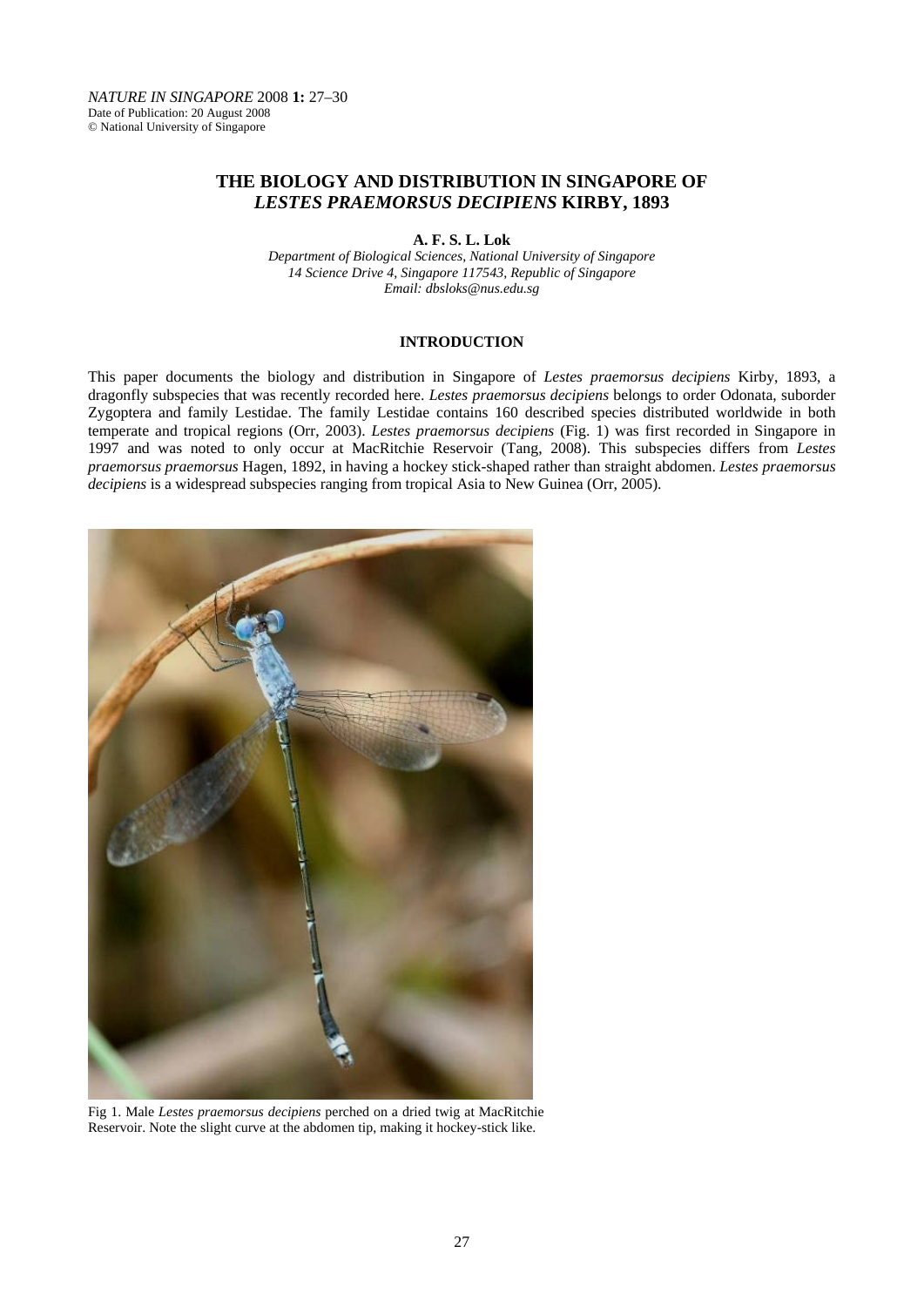## **DETAILS OF SIGHTINGS**

*Lestes praemorsus decipiens*, which was first recorded in 1997 in MacRitchie Reservoir (Fig. 2) (Tang, 2008), has since been found in several other localities of Singapore, namely, the Murai, Poyan and Sarimbun Reservoirs in the west of Singapore in Apr.2007, PulauTekong Reservoir in Sep.2007 and the Upper Seletar Reservoir in the Central Catchment Nature Reserve in Feb.2008.

This subspecies is most frequently observed along the shoreline of these reservoirs among the dense *Eleocharis* beds and grassy edges. The only area where *Lestes praemorsus decipiens* was recorded with the absence of *Eleocharis* beds was in Upper Seletar Reservoir where it was frequently observed in the grassy shoreline or thick stands of simpoh air (*Dillenia suffruticosa*) near stream outlets or areas and with a very shallow littoral zone*.* 

Lestids such as *Lestes praemorsus decipiens* generally prefer shallow marshy habitats ranging from pristine alluvial forest and verges of peat swamp forest to open drains and permanent ponds (Orr, 2003) and perch with their wings half open (Orr, 2005). It is therefore not surprising that in Singapore this subspecies was only observed in reservoirs where shallow *Eleocharis* beds occur or in reservoir arms where there is a shallow littoral zone with grassy banks. Unfortunately, most of Singapore's reservoirs have a fairly deep littoral zone, usually dropping to a 1.5 m depth within 1 m from shoreline. The widespread but patchy distribution of this subspecies is probably because of the few suitable habitats available in the reservoirs.

This subspecies has been recorded throughout Peninsular Malaysia (Orr, 2005), and may have spread south when suitable habitats were created with the development of the reservoirs. Its presence may have been unnoticed until recently, because the localities it has been sighted in are inaccessible to members of the public (including most dragonfly enthusiasts!), e.g., various inlets of the reservoirs only accessible by boat, and/or areas controlled by the Ministry of Defence (MINDEF).

That all the habitats are so far apart also suggests that this species could have been a more common subspecies in the past, but because of habitat fragmentation, populations have become isolated from one another but the more likely explanation is that this species is a strong flier and is able to easily extend its range in Singapore to locate the large *Eleocharis* beds with which it is usually associated.

Both males and females were observed at these localities, with more mating pairs (Fig. 3) observed in May and June.After mating, pairs were observed to remain in tandem while the female oviposits. This is probably an example of 'contact guarding', where the male ensures that the female does not mate with another male before laying. The sexual dimorphism is not highly conspicuous with the male's thorax and abdomen a light powder blue-grey whereas the female's thorax and abdomen is a duller light grey, without the bluish tinge and posses a slightly thicker abdomen.



Fig. 2. *Lestes praemorsus decipiens* habitat at MacRitchie Reservoir showing lush *Eleocharis* beds (arrowed).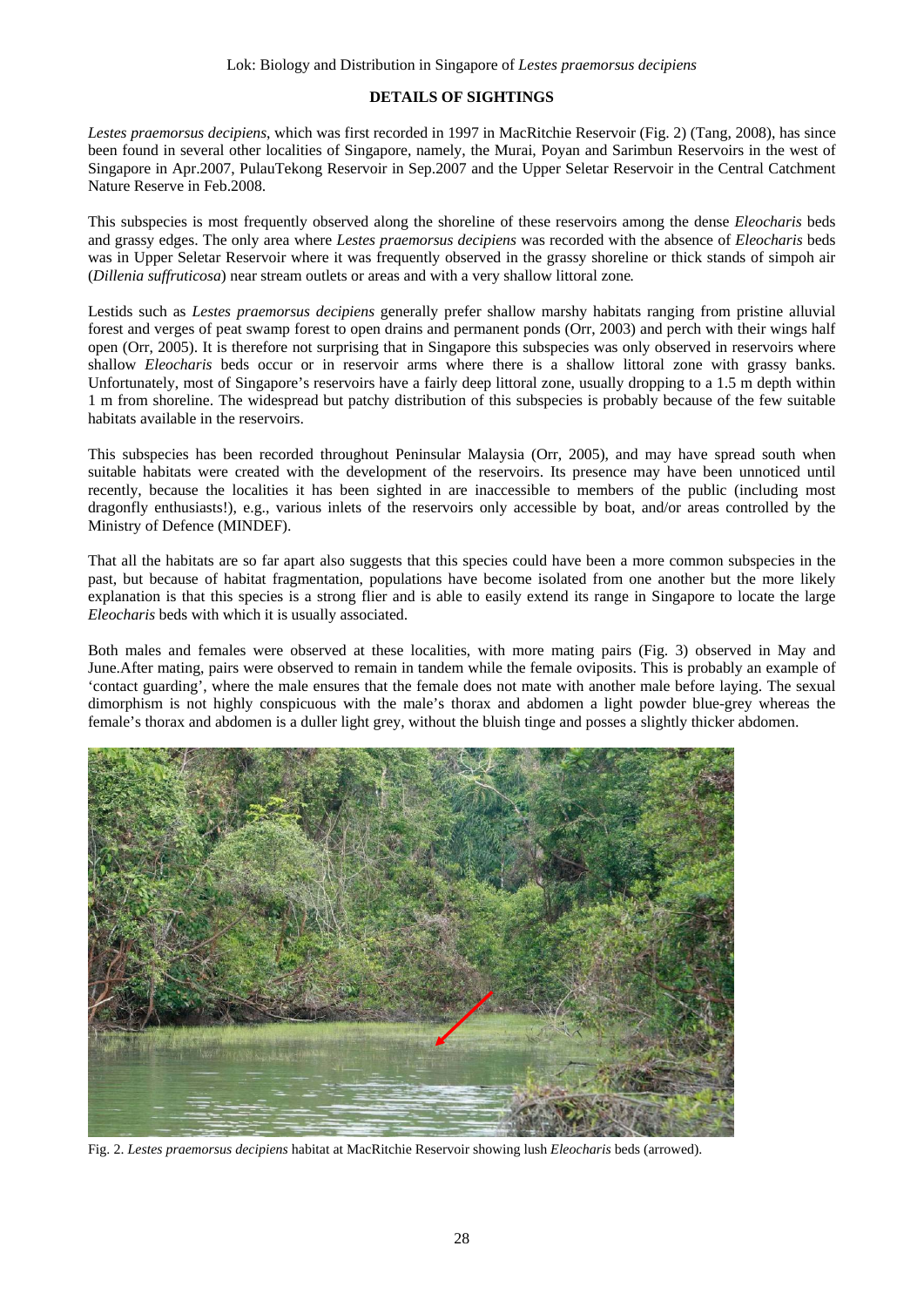

Fig. 3. A mating pair of *Lestes praemorsus decipiens* perched on a branch at MacRitchie Reservoir.